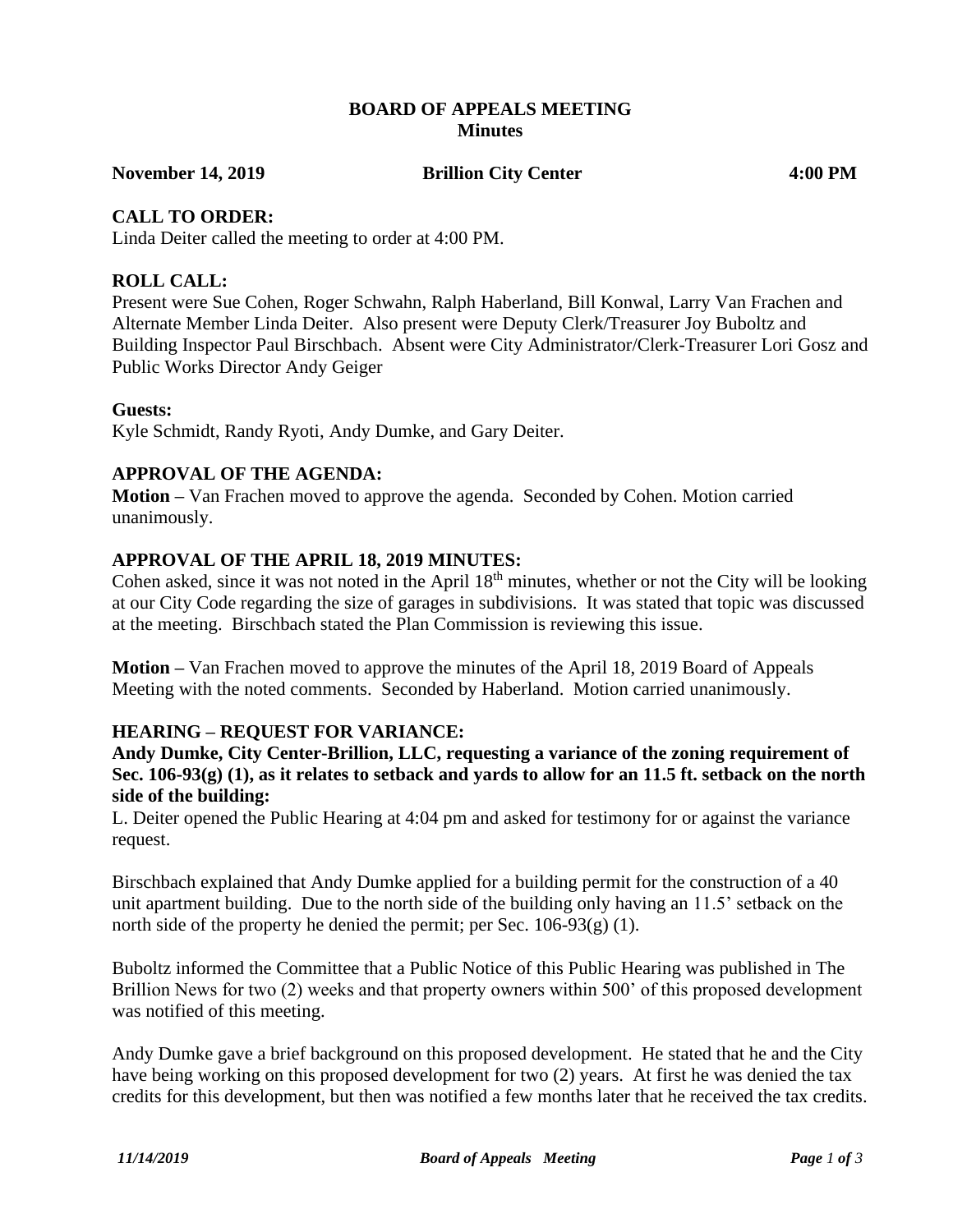As part of the requirement to receive these tax credits, the complex needed to be 40 units. He tried to maximize as much of the site he possibly could.

Dumke stated he recently met with the Plan Commission and it was determined that moving the building more to the north of the property was the best fit for the building. However, that left only an 11.5' setback. It was noted that the current Dollar General building is closer to the lot line than the proposed 11.5' setback of this proposed building. Dumke explained that only a small portion of the building is 11.5' from the lot line. Most of the building on the north side falls into the setback requirement.

Gary Deiter, 225 Apollo Court, stated he is appearing at this meeting as a concern citizen. He stated he is in favor of this proposed development. He also stated that the City of Brillion is in need of housing. Deiter also reported that it is hoped that someday Jackson Street and Custer Street will become a main road through the City, and that a portion of Center Street may be eliminated.

## **Discussion of Testimony and Review of Facts:**

Van Frachen agreed housing is needed in the City and reported that there is a waiting list for people wanting to move into Heritage Apartments and Parkview Apartments.

Andy Dumke stated this complex is based on the needs of the community. Some units will be for some veterans, some market rate units, and some units will need to meet 60% of the County medium income. Buboltz reported that currently a list is being compiled in the City Clerk's Office of individuals showing interest moving into those apartments.

Randy Ryoti asked what measures will be taken to make sure this complex does not turn into a "slum". Dumke stated that background checks are done on possible tenants and the City will also need to monitor the property.

Birschbach asked Dumke what his hardship is with this proposed development. Dumke stated that due to the requirement of the tax credits he is required to construct 40 units with the apartment complex. Also, he only has a certain amount of land to try to fit this complex onto.

Birschbach stated that three (3) of the four (4) setbacks are met. He also reported that this complex would have a Main Street address. Birschbach stated there will be vision clearance by the stop sign on the corner of Jackson Street and Center Street, since this building will not be built out further than the current Dollar General building.

Cohen asked if the building could be moved so it is more centrally located on the lot. Dumke stated the Plan Commission asked him to move the building to where it is proposed now.

Kyle Schmidt asked if this complex is being proposed to only be built on this site. Gary Deiter stated yes.

The Board of Appeals Committee determined that the hardship with this request is that this proposed structure needs to be a 40 unit facility due to the requirement of the tax credits received for the project. Also the Developer is trying to make this facility fit on the site proposed for this development. It was also noted that it made more sense to move the building to the north than to the south due to the future development projects being proposed for that area of the City.